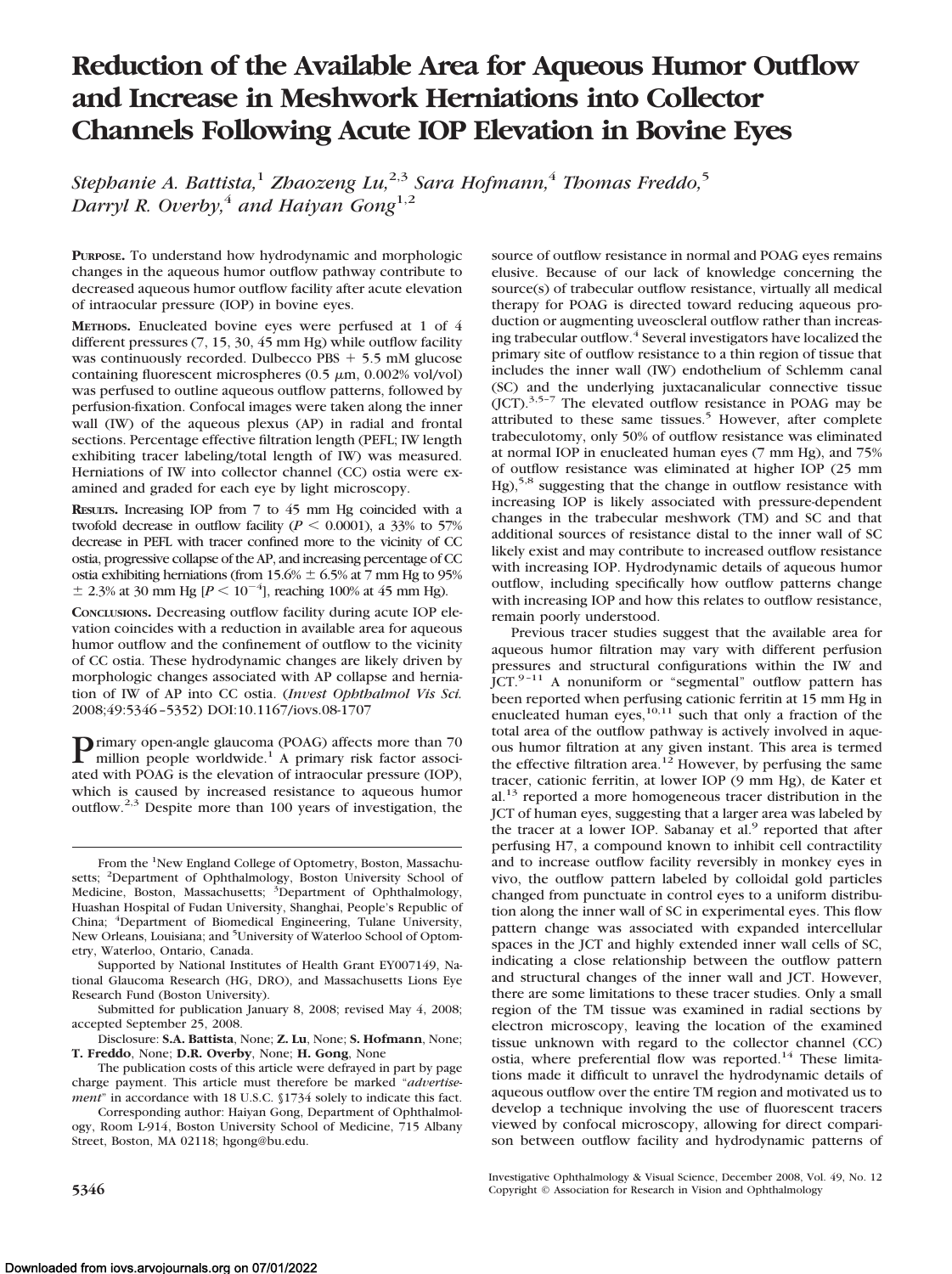aqueous humor outflow on a larger scale and for observation of microscopic structural changes within the same tissue.

We hypothesize that a decrease in outflow facility is associated with a reduction in the effective filtration area of aqueous outflow, which may be regulated by structural changes in the aqueous outflow pathway. To investigate this hypothesis, we used our recently developed technique<sup>15</sup> with which to label aqueous outflow with fluorescent microspheres and to examine tissue by confocal microscopy to study the relationship between the changes in outflow facility and the pattern of aqueous outflow as a function of IOP. Subsequently, these same tissues can be processed and examined by light microscopy so that morphologic changes in the bovine aqueous outflow pathway can be correlated with changes in outflow facility and hydrodynamic patterns of aqueous outflow after acute elevations of IOP.

# **MATERIALS AND METHODS**

#### **Materials**

Thirty-four enucleated bovine eyes were obtained from a local abattoir (Arena and Sons, Hopkinton, MA) and delivered on ice within 6 hours of death. Eyes with any discernible damage or accumulated blood in the limbus or anterior chamber were excluded. The perfusion fluid was Dulbecco PBS (Invitrogen, Grand Island, NY) containing 5.5 mM D-glucose (collectively referred to as DBG) that was passed through a  $0.2$ - $\mu$ m cellulose acetate filter before use.

Carboxylate-coated fluorescent microspheres  $(0.5 \mu m)$ ; Molecular Probes FluoSpheres, Carlsbad, CA) with emission/excitation wavelengths (Red 580/605 nm) suspended in DBG (0.002% vol/vol) were used in this study to trace changes in aqueous outflow patterns in the JCT and inner wall of the aqueous plexus (AP; the equivalent of SC in human eyes<sup>16</sup>) in bovine eyes. The size and concentration of fluorescent microspheres used in this study were based on a previous study by Johnson et al.,<sup>17</sup> who showed significant capturing for  $0.46\text{-}\mu\text{m}$ particles and not impeding outflow.

#### **Perfusion Procedure**

The mechanical setup of the perfusion system has been described.<sup>18,19</sup> Briefly, the perfusion system consisted of a perfusion reservoir and a collection reservoir. The perfusion reservoir was linked to a pressure transducer connected electronically by a computer data-logging system (Macintosh G4; Apple Computers, Cupertino, CA). This perfusion system maintained a constant IOP. Outflow facility ( $C = Q/IOP$ ) was measured at 10 Hz and averaged over a 10-second window, and it was electronically recorded every 10 seconds by graphical software (Lab-View, version 7.0; National Instrument, Austin, TX).

Bovine eyes were cleared of extraocular tissue and submerged to the limbus in PBS at 34°C. A 21-gauge infusion needle connected to a perfusion chamber was inserted intracamerally and was carefully threaded through the pupil with the needle tip positioned in the posterior chamber to prevent deepening of the anterior chamber, which could lead to an artificial increase in outflow facility.<sup>20</sup> A second needle was inserted intracamerally and connected to the collection reservoir. During perfusion, the collection reservoir tube was clamped. Eyes were perfused at 1 of 4 different pressures (7 mm Hg [equivalent to 15 mm Hg in vivo when episcleral venous pressure was included],  $n = 9$ ; 15 mm Hg,  $n = 8$ ; 30 mm Hg,  $n = 11$ ; 45 mm Hg,  $n = 6$ ). A baseline outflow facility was recorded for each eye during perfusion with DBG for at least 30 minutes. A fixed volume (0.5 mL) of fluorescent microspheres (0.5- $\mu$ m diameter, 0.002% vol/vol) in DBG was then exchanged (7 mL) into the anterior chamber, and the same solution was perfused to deliver a consistent amount of tracer to each eye while facility was continually recorded. The anterior chamber contents of all eyes were exchanged with 7 mL Karnovsky fixative (2.5% glutaraldehyde and 2% paraformaldehyde in PBS [pH 7.3]) and were perfused with an additional 0.5 mL of the same fixative. After fixation, a 1-cm cut



**FIGURE 1.** Measurement of effective filtration length. Effective filtration length was calculated as L/TL, the ratio of the length of the tracer labeling (L, *green line*) to the total length of the IW (TL, *white line*) of AP.

was made in the equator of each eye to ensure better fixation. The eyes were immersed in Karnovsky fixative and refrigerated until further processing.

## **Confocal Microscopy**

Fixed eyes were cut in half at the equator of the globe, and the vitreous body and lens were carefully removed. Anterior segments were divided into four quadrants (temporal, nasal, superior, inferior). Sections of TM (1–1.5-mm thick) were cut radially or tangentially to the corneoscleral limbus and perpendicularly to the ocular surface. The latter orientation was described as a frontal section in a previous study<sup>14</sup>; thus, for consistency in the literature, we use the same term in this study. Sections were counterstained (To-Pro3; Molecular Probes, Eugene, OR) for 30 minutes so that all cell nuclei could be visualized, followed by three successive 5-minute washes in PBS. The same washing procedure was used for all groups to eliminate the possibility of unequal removal of tracer. The sections were examined under a confocal microscope (510, Axiovert 100M Laser Scanning Microscope; Carl Zeiss, Heidelberg, Germany). A multitrack channel system was used to visualize the red fluorescent microspheres under  $10\times$  and  $20\times$  magnifications. Images were taken at random locations along the IW of the AP regardless of the presence of local tracer accumulation and were segregated into those with and those without an associated CC ostium so that the distribution of the tracers along the IW and the TM could be better analyzed.

# **Effective Filtration Length**

The ratio of the filtration length (L) of the IW exhibiting tracer labeling to the total length (TL) of the IW of the AP was measured on frontal sections using Zeiss software (LSM 510 version 3.2 PS2; Fig. 1). The percentage effective filtration length (PEFL  $=$  L/TL) was calculated in at least 15 images per eye (including all four quadrants).

#### **Light Microscopy**

Sections viewed by confocal microscopy containing the AP or CCs were processed for light microscopy. They were postfixed in 2% osmium tetroxide and 1.5% potassium ferrocyanide for 2 hours, dehydrated in a graded series of ethanols, and embedded in Epon-Araldite. Semithin sections ( $3 \mu m$ ) were cut and stained with 1% toluidine blue (Fisher Scientific, Pittsburgh, PA). Light micrographs were taken along the IW of the AP at magnifications of  $10\times$  and  $20\times$  to analyze the morphologic changes in the different IOP groups.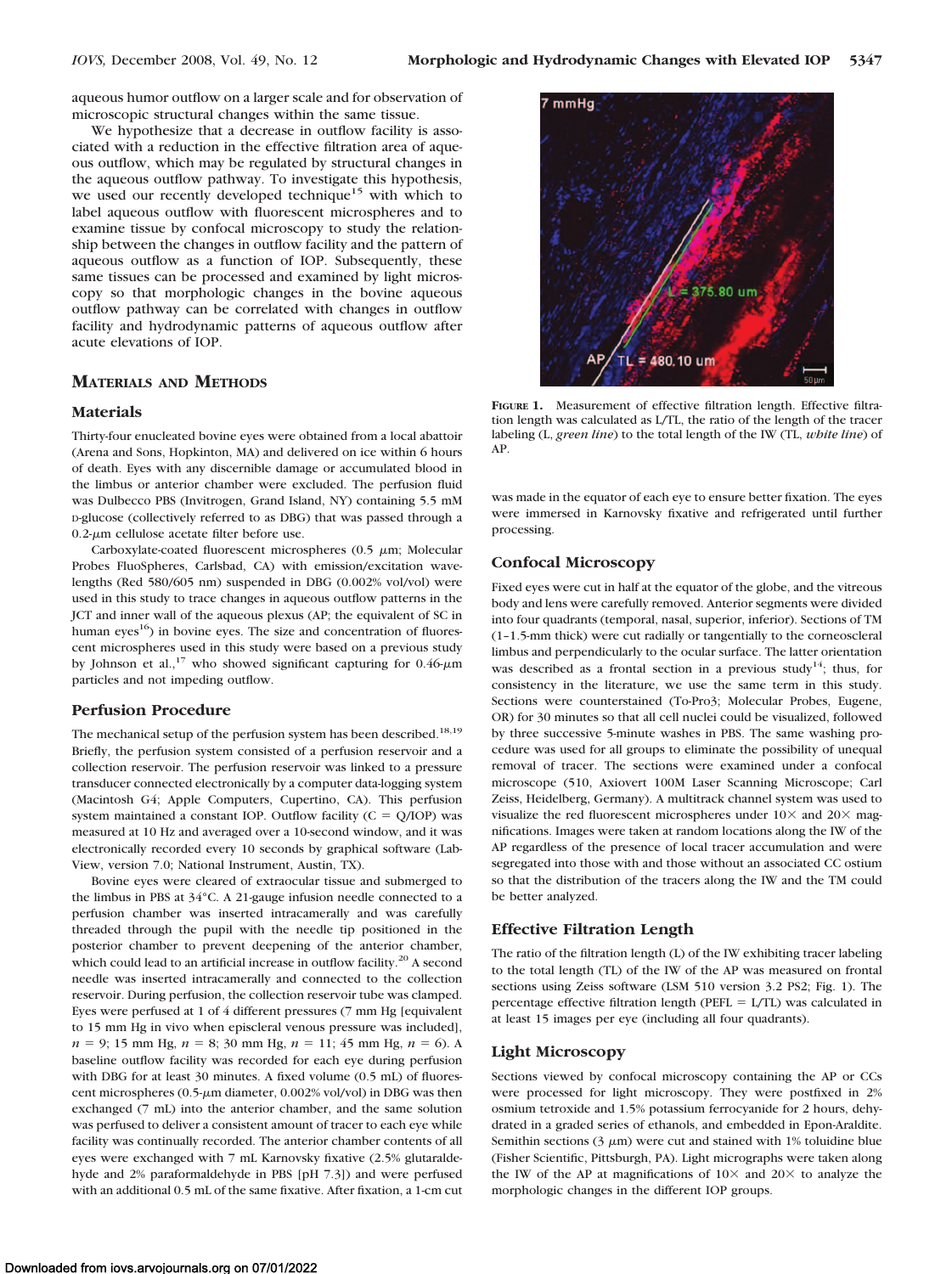

## **Herniation Analysis**

At least eight ostia in each eye were examined and graded as open (Fig. 2A), partially obstructed (Fig. 2B), or completely obstructed (Fig. 2C) by IW and JCT tissue protruding into the CC ostium. We refer to these as herniations. The mean percentage of ostia partially and completely obstructed by herniations was calculated in each IOP group.

#### **Statistical Methods**

The two-tailed Student's *t*-test was applied with a required significance level of 0.05

#### **RESULTS**

# **Outflow Facility**

Outflow facility was found to decrease with increasing IOP (Fig. 3). The average baseline facility at 7 mm Hg was 1.83  $\pm$ 0.14  $\mu$ L/min/mm Hg (mean  $\pm$  SEM), which was significantly higher than the facility at 15 mm Hg (1.28  $\pm$  0.24  $\mu$ L/min/mm Hg;  $P = 0.0189$ ), 30 mm Hg (1.27  $\pm$  0.15  $\mu$ L/min/mm Hg;  $P =$ 0.0156), and 45 mm Hg (0.79  $\pm$  0.06  $\mu$ L/min/mm Hg; *P* < 0.0001). Increasing IOP from 7 to 45 mm Hg coincided with a twofold decrease in baseline outflow facility  $(P \le 0.0001)$ . The average baseline facility decreased from 15 to 30 mm Hg, but



# **Outflow Facility vs IOP**

FIGURE 3. Relationship between outflow facility ( $\mu$ L/min/mm Hg) and IOP (mm Hg). As IOP increased from 7 mm Hg to 45 mm Hg, the outflow facility decreased significantly ( $P = 0.0024$ ).

tissue.

**FIGURE 2.** Grading system for the CC ostia obstructed by herniated tissue. Light microscopic images with AP and CC ostia were graded as open (**A**), partially obstructed (**B**), or completely obstructed (**C**) by herniated

was not statistically significant ( $P = 0.975$ ). A significant average baseline facility decrease was found between 15 and 45 mm Hg ( $P = 0.015$ ) and 30 and 45 mm Hg ( $P = 0.012$ ). For all four IOP groups, the prefixation facility was higher than the measured baseline facility. Mean prefixation facility was between 18% and 27% higher than the baseline facility but lacked statistical significance in all groups ( $P > 0.05$ ).

#### **Confocal Microscopy**

In radial sections of eyes perfused at 15 mm Hg, a nonhomogeneous distribution of microspheres was observed. Tracer distribution was dependent on proximity to the CC ostia. Microspheres were usually observed in sections that contained a CC ostium, but they tended to be absent in the sections lacking a CC ostium (Fig. 4). Although unappreciable in radial sections, in frontal sections, the decorated length along the AP, as labeled by fluorescent microspheres, decreased circumferentially and was increasingly confined near the CC ostia as pressure increased (Fig. 5).

A segmental flow pattern was observed in all four IOP groups, with a greater concentration of microspheres in the TM near the CC ostia. With increasing IOP, the length of tracer labeling along the IW of the aqueous plexus decreased, and the outflow patterns across the JCT and IW transitioned from a less segmental pattern at 7 mm Hg (Fig. 6A) to an increasing segmental pattern at 15 to 45 mm Hg (Figs. 6A–D) near the CC ostia.

#### **Measurement of Effective Filtration Length**

Changes in hydrodynamic outflow pattern were observed when the perfusion pressure was increased above 7 mm Hg, corresponding to a 33% to 57% reduction in effective filtration length (EFL; Fig. 7). The EFL at a perfusion pressure of 7 mm Hg (57%  $\pm$  3%) was significantly larger than the EFL of 15 mm Hg (25%  $\pm$  5%; *P* = 0.0009), 30 mm Hg (38%  $\pm$  4%; *P* = 0.0103), and 45 mm Hg (24%  $\pm$  8%; *P* = 0.0074). However, there was not a significant difference in filtration area between groups perfused at 15 mm Hg and higher (15 vs. 30 mm Hg,  $P = 0.084$ ; 15 vs. 45 mm Hg,  $P = 0.986$ ; 30 vs. 45 mm Hg,  $P =$ 0.167).

#### **Light Microscopy**

At 7 mm Hg, the lumen of the aqueous plexus was open (Fig. 8A) and had a few herniations that only partially obstructed the CC ostia. At 15 mm Hg, the number of focal herniations increased. Again, however, most of these herniations resulted in only partial obstruction, with most of the aqueous plexus remaining open (Fig. 8B). At 30 to 45 mm Hg, the number of herniations increased (Figs. 8C, 8D) and often fully obstructed the CC ostia. It was also observed that in the areas near the CC ostia, the diameter of the aqueous plexus became progressively narrowed or completely collapsed at higher perfusion pressures (Fig. 8).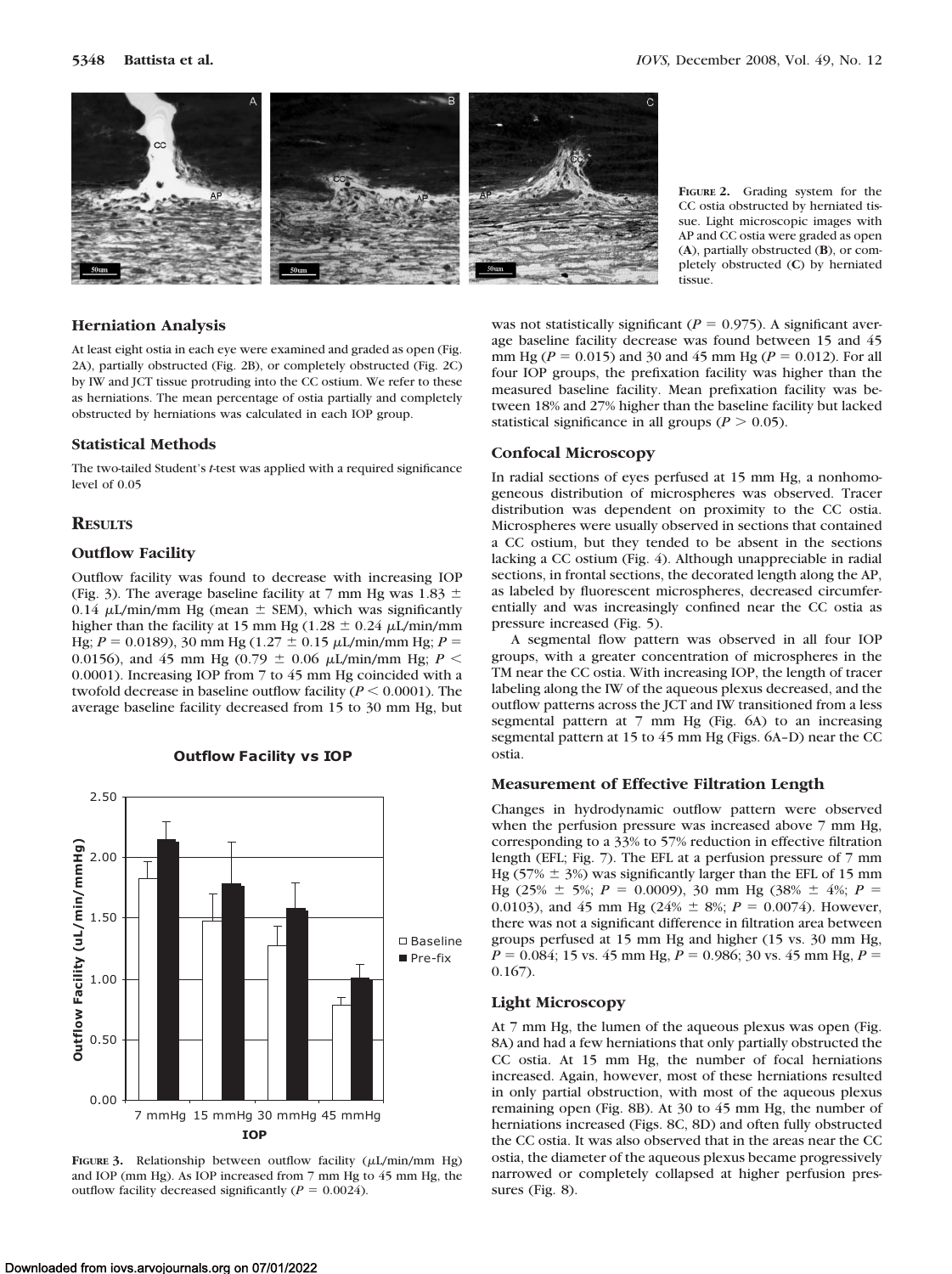**FIGURE 4.** Tracer distribution in radial sections at 15 mm Hg. In radial sections (**A**), tracer distribution was dependent on proximity to the collector CC. Radial sections that do not contain a CC ostium (**B**) have less tracer or no tracer labeling compared with radial sections containing a CC ostium, which have more tracer labeling (*red*, **C**) along the AP. TM, trabecular meshwork.



As IOP increased, the mean percentage of ostia obstructed by herniations (partially and completely) increased (Fig. 9). At 7 mm Hg,  $15.6\% \pm 6.5\%$  (mean  $\pm$  SEM) of the total ostia analyzed  $(n = 59)$  exhibited at least some degree of herniations. At 15 mm Hg,  $46.4\% \pm 3.9\%$  of ostia exhibited herniation, and 2.8%  $\pm$  1.8% exhibited complete obstruction ( $P =$ 0.002, compared with 7 mm Hg). At 30 mm Hg,  $95\% \pm 2.3\%$  of ostia displayed some degree of herniation. This was significantly higher than in the 15-mm Hg group ( $P < 0.0001$ ), in which 29.3%  $\pm$  3.0% of the ostia were completely obstructed. At 45 mm Hg, 100% of all ostia analyzed showed some degree of herniation. This was not significantly higher than in the 30-mm Hg group ( $P = 0.81$ ), but the percentage of ostia that were completely obstructed was 55.5%  $\pm$  8.1%, which was significantly higher than in the 30-mm Hg group ( $P = 0.02$ ).

#### **DISCUSSION**

In this study, a newly developed technique using fluorescent tracers, as viewed by confocal microscopy, was used to investigate the relationship between changes in outflow facility and pattern of aqueous outflow as a function of IOP. Subsequently, these same tissues were examined by light microscopy so that morphologic changes in the bovine aqueous outflow pathway could be correlated with changes in outflow facility and hydrodynamic patterns of outflow after acute elevation of IOP. The advantages of using fluorescent tracers with confocal microscopy are that it requires minimal tissue preparation and that the TM tissue can be visualized on a much larger scale compared with previous tracer studies using electron microscopy.13,21 Because segmental outflow patterns appear to vary with the spacing of CC ostia, tracers used at the electron microscopic level make it difficult to appreciate the patterns of aqueous humor outflow over the entire TM region. Another advantage of using fluorescent tracers with confocal microscopy was that the same tissue could be further processed for



**FIGURE 5.** Tracer distribution in frontal sections at 15 mm Hg. In frontal sections, tangential to the corneoscleral limbus and perpendicular to the ocular surface (**A**), segmental tracer distribution concentrated near the CC ostium was observed (**B**). Less tracer labeling was seen along the AP away from CC ostium. Scale bar, 50  $\mu$ m.

light microscopic examination after confocal images were acquired. With this technique, we found that decreasing outflow facility after acute IOP elevation coincided with a reduction in available area for aqueous outflow and confinement of outflow to the vicinity of CC ostia. These hydrodynamic changes were likely driven by morphologic changes associated with AP collapse and herniation of meshwork tissue into CC ostia. These data suggest a coupled interaction between tissue morphology and outflow hydrodynamics that together regulate outflow facility.

Our original protocol focused on analyzing traditional radial sections of the TM. The perfused tracers were found in some sections at varying densities but were completely absent in others (Fig. 4). To further investigate these heterogeneous distributions of tracers, we modified our protocol to include an additional plane of the section, tangential to the limbus and perpendicular to the ocular surface, referred to as frontal sections.<sup>14</sup> Compared with radial sections, which provided



**FIGURE 6.** Distribution of fluorescent microspheres near CC ostia at four IOPs. At 7 mm Hg (**A**), less segmental distribution of microspheres (*red*) was found along the inner wall of the AP. In contrast, at pressures of 15 mm Hg (**B**), 30 mm Hg (**C**), and 45 mm Hg (**D**), there was an increasing segmental pattern of microsphere distribution with a greater concentration of microspheres in the trabecular meshwork near the CC ostia. Triangular distribution of microspheres was seen when more trabecular meshwork tissue was herniated into CC ostia (**C**) compared with a more diffuse pattern when less trabecular meshwork tissue (**B**, **D**) herniated into CC ostia. Collapse of AP was seen with increasing IOP. Scale bar, 50  $\mu$ m.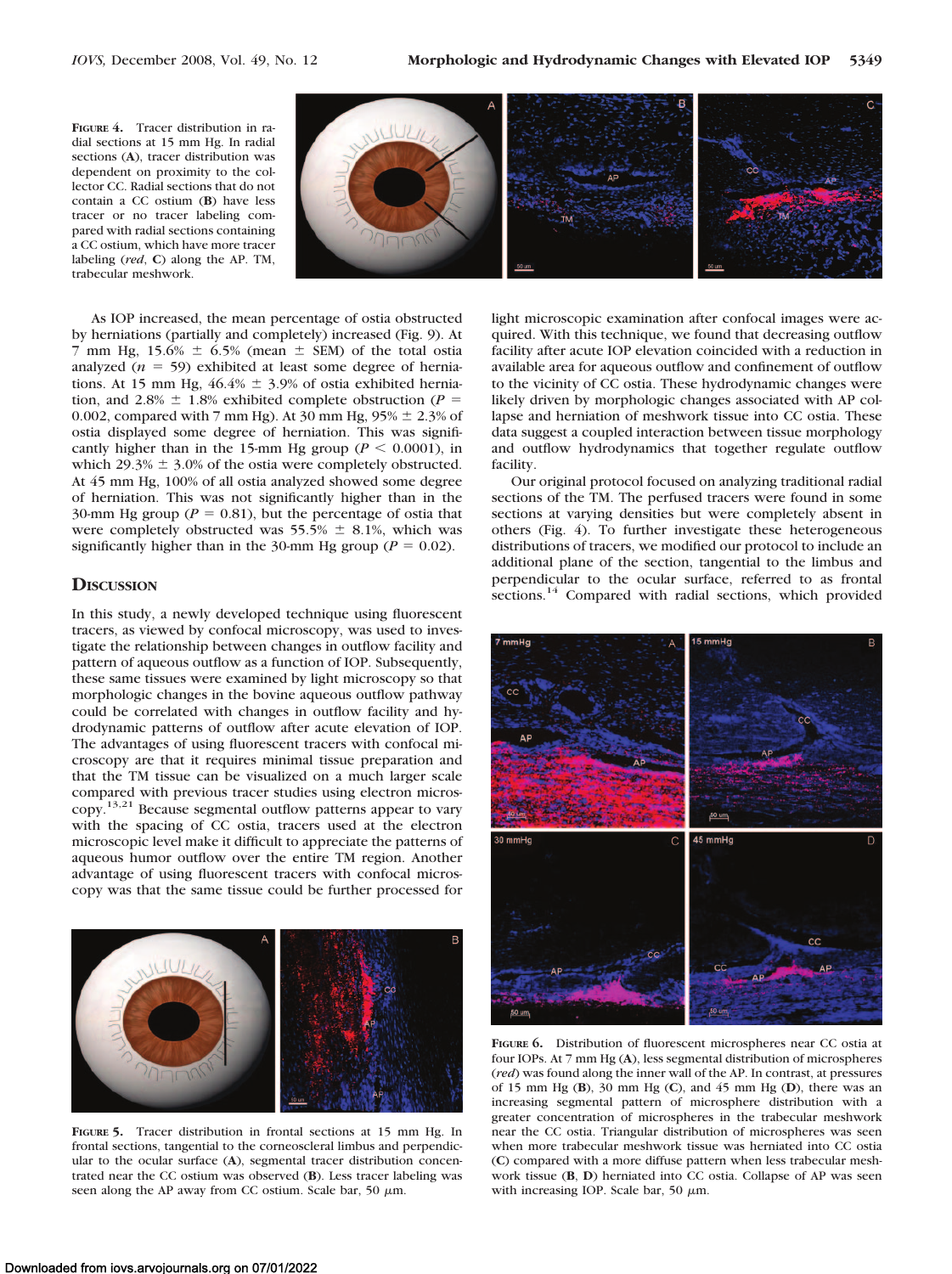

**FIGURE 7.** Relationship between effective filtration length and IOP. Effective filtration length (%) measured as a function of IOP. As IOP increased, the percentage of effective filtration length decreased.

only a cross-sectional view through the lumen of aqueous plexus with unknown proximity to the CC ostia, frontal sections gave a better representation of the outflow patterns circumferentially and of their relationship to CC ostia. We found more fluorescent tracer near CC ostia, which explained the heterogeneous distribution of tracer in the radial sections. This observation coincided with previous reports of a preferential flow route near CC ostia, where a greater density of giant vacuoles,14 inner wall pores (Evans AL, et al. *IOVS* 2004;45: ARVO E-Abstract 5024), and pigmentation were found (Tanchell NA, et al. *IOVS* 1984;25:ARVO Abstract 7). Our data also suggest that CC ostia may make an important contribution to outflow resistance by influencing the patterns of segmental outflow, possibly by affecting the pressure distribution within



**FIGURE 8.** Light microscopy of the aqueous plexus and CCs at four different pressures. At 7 mm Hg (**A**), the aqueous plexus (AP) was open. At 15 mm Hg (**B**), the AP was open and the IW tissue and JCT tissue were partially herniated into the CC ostia. At 30 mm Hg (**C**) and 45 mm Hg (**D**), the AP was collapsed adjacent to the CC ostia. There was a more dramatic herniation of the IW and JCT into the CC ostia. Scale bar, 50  $\mu$ m.



**FIGURE 9.** Percentage ostia obstructed by herniated tissue as a function of IOP. As IOP increased, the number and degree of CC ostia obstructed by herniated IW and JCT increased.

SC.<sup>22</sup> Viewing frontal sections under the light microscope also allowed us to realize an increasing number of herniations of the IW and JCT into CCs as IOP was increased, an additional factor that may contribute to decreased outflow facility with acute IOP elevation. Our findings in bovine eyes suggest that the CC ostia region may represent a potentially important site of additional outflow resistance distal to the TM in POAG human eyes, in which further studies will be needed.

It has been well established that outflow facility decreases when perfusion pressure is increased.<sup>19,23-25</sup> This pressureinduced decrease in outflow facility has been reported in enucleated human, monkey, bovine, and equine eyes and in living rabbit, cat, and monkey eyes. $24,26,27$  Several investigators have attributed this phenomenon to a pressure-induced collapse of  $SC^{23-25}$  After correlating our confocal and light microscopic images, we observed that the AP collapse was not circumferentially uniform but tended to occur in areas near the CC ostia, which confined outflow to this region. Fewer tracers flowed through the area between CC ostia at elevated IOP, even where the AP was still open. This further confirms the proposed existence of a preferential flow route near CC ostia. Progressive herniations of the IW and JCT into the CC ostia may be an important additional factor contributing to a decrease in outflow facility at elevated IOP. Previous studies using mathematical models predicted that increased IOP could cause partial protrusion of the IW into the CC ostia, where the canal pressure is lowest.<sup>28</sup> This prolapse of the IW and JCT in CC ostia has been observed in monkey eyes perfusion fixed at 50 mm Hg in vivo, $29$  but the potential functional significance was not discussed. Our data suggest that as IOP increases, the IW and JCT of the AP herniate into CC ostia, accompanied by the collapse of the AP adjacent to CC ostia. These changes appear to have confined the outflow to herniated sites, resulting in a decrease in effective filtration area for aqueous outflow.

We hypothesized that effective filtration length was one of the contributing factors in the determination of outflow resistance, regulated by morphologic changes. This has been supported by our previous study in which we demonstrated that the structural change, a separation between the JCT and the IW, correlated to the increase in outflow facility and effective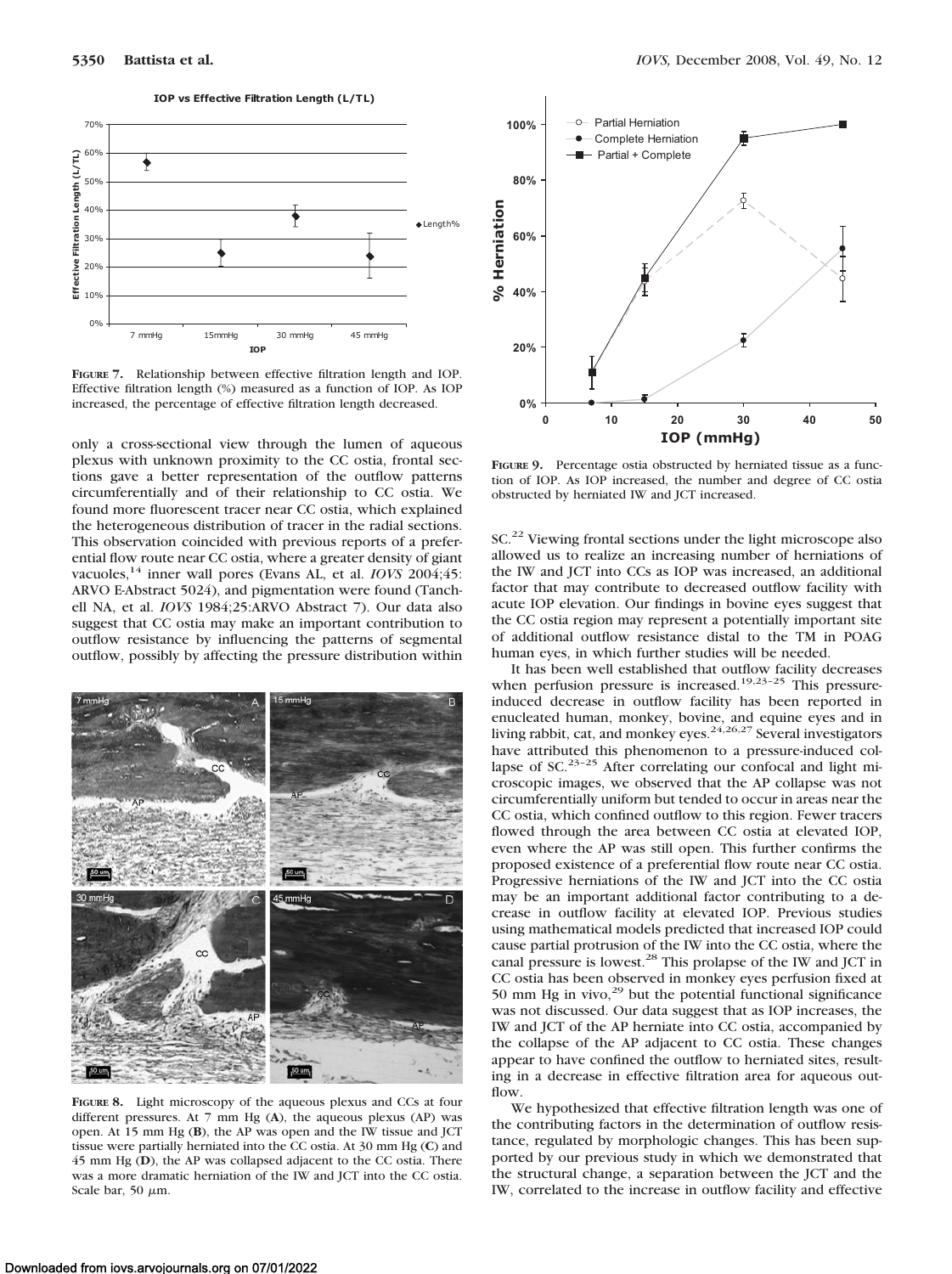filtration length after Rho-kinase inhibitor Y27632 treatment.<sup>15</sup> In the present study, we detected a trend of decreasing effective filtration length associated with decreased outflow facility with elevated IOP. However, the bulk of the effective filtration length change occurred between 7 and 15 mm Hg; no statistically significant correlation was found above 15 mm Hg, whereas facility continued to decrease above 15 mm Hg. There were two possible explanations for this. First, at 15 mm Hg and above, the number of herniations was increased significantly and was associated with collapse of the aqueous plexus near the CC ostia. It has been documented that the further narrowing and eventual collapse of SC occurs at higher IOP and corresponds to a greater increase in outflow resistance.<sup>22</sup> These morphologic changes are likely additive to the effect of decreasing outflow facility because the two resistances occur in series. Second, our one-dimensional linear measurement of effective filtration length may be limited in fully reflecting morphologic changes such as inner wall extension and herniations into CC ostia at higher IOP, whereas morphologic changes appear to have a better correlation with the decrease in outflow facility with increasing IOP. In addition, the possible variability in magnitude of fluorescent labeling may contribute to the lack of a statistically significant correlation between effective filtration length and outflow resistance above 15 mm Hg. The present experiments, however, were designed to detect changes in tracer patterns, not intensity. Our ongoing study in human eyes will further address this issue.

The result of this study provides a possible mechanism for changes in outflow facility with IOP variations. Our current model using enucleated bovine eyes has limitations that apply to open-angle glaucoma in humans because of the anatomic differences between bovine and human eyes and the lack of vital mechanisms occurring in vivo. However, the availability of bovine eyes allows a practical way to develop techniques and to test our working hypothesis. In addition, this study has formed the foundation for our subsequent study involving normal and glaucomatous human eyes.

Previous studies demonstrated a similar outflow resistance in vivo and in enucleated human eyes.<sup>5</sup> In vivo, however, aqueous movement into the episcleral vein from SC is pulsatile. $30,31$  Blood pulsations with each heartbeat transmit waves that create transient, repetitive changes in IOP at a rate of approximately 2.7 mm Hg/s (ocular pulse).<sup>32</sup> It is unknown how these cyclic changes in IOP contribute to the regulation of aqueous outflow resistance. Decreased outflow facility was recently reported in a cyclically pulsed anterior segment perfusion model in porcine and human  $eyes<sup>33</sup>$  and was thought to be caused by an active response of the conventional outflow tissues to a biomechanical stimulus. Interestingly, despite the physiologic and anatomic differences known to exist among species, the porcine and human anterior segments showed similar behavior in response to cyclic biomechanical stress. Although similar herniations of the IW and JCT in CC ostia have been observed in monkey eyes perfusion fixed at 50 mm Hg in vivo,<sup>29</sup> in immersion-fixed human glaucomatous eyes (Gong H, et al. *IOVS* 2007;48:E-Abstract 2079) and in normal human eyes after experimentally induced elevation of IOP (Zhu J, et al. *IOVS* 2008;49:E-Abstract 1639), whether ocular pulse has an influence on herniation formation in vivo remains to be determined.

Our studies suggest that a decrease in effective filtration area for aqueous humor and an increasing number of herniations into CC ostia may be additional factors that contribute to an increase in outflow resistance at experimentally induced acute IOP elevations. In our present study and a previous study, $15$  a link is established among changes in outflow facility, aqueous outflow pattern, and tissue architecture. Increasing pressure influences tissue structure (collapse of AP and CC ostia obstructed by herniations), resulting in a decrease in the effective filtration area that in turn influences outflow resistance. Therefore, our data suggest an intricate relationship between the hydrodynamics and the tissue structure that work together to regulate outflow resistance. A coupling effect occurs between pressure-induced changes in outflow patterns, tissue structures, and outflow resistance. Further studies are needed to confirm whether these changes could be reproduced in normal and glaucomatous human eyes. Such a study would give us a better understanding of the sources of outflow resistance distal to the trabecular meshwork and their possible contribution to the pathogenesis of POAG.

#### *Acknowledgments*

The authors thank Kristine Erickson for the generous use of her ocular perfusion system and Rozanne Richman for technical assistance.

#### *References*

- 1. Quigley HA. Number of people with glaucoma worldwide. *Br J Ophthalmol*. 1996;80:389 –393.
- 2. Grant WM. Clinical tonography. *Trans Am Acad Ophthalmol Otolaryngol*. 1951;774 –781.
- 3. Grant WM. Further studies on facility of flow through the trabecular meshwork. *AMA Arch Ophthalmol*. 1958;60:523–533.
- 4. AGIS Investigators. The Advanced Glaucoma Intervention Study (AGIS), 7: the relationship between control of intraocular pressure and visual field deterioration. *Am J Ophthalmol*. 2000;130:429 –440.
- 5. Grant WM. Experimental aqueous perfusion in enucleated human eyes. *Arch Ophthalmol*. 1963;69:783– 801.
- 6. Mäepea O, Bill A. The pressures in the episcleral veins, Schlemm's canal and the trabecular meshwork in monkeys: effects of changes in intraocular pressure. *Exp Eye Res*. 1989;49:645– 663.
- 7. Mäepea O, Bill A. Pressures in the juxtacanalicular tissue and Schlemm's canal in monkeys. *Exp Eye Res*. 1992;54:879 – 883.
- 8. Rosenquist R, Epstein D, Melamed S, Johnson M, Grant WM. Outflow resistance of enucleated human eyes at two different perfusion pressures and different extents of trabeculotomy. *Curr Eye Res*. 1989;8:1233–1240.
- 9. Sabanay I, Gabelt BT, Tian B, Kaufman PL, Geiger B. H-7 effects on the structure and fluid conductance of monkey trabecular meshwork. *Arch Ophthalmol*. 2000;118:955–962.
- 10. Hann CR, Bahler CK, Johnson DH. Cationic ferritin and segmental flow through the trabecular meshwork. *Invest Ophthalmol Vis Sci*. 2005;46:1–7.
- 11. Ethier CR, Chan DW. Cationic ferritin changes outflow facility in human eyes whereas anionic ferritin does not. *Invest Ophthalmol Vis Sci*. 2001;42:1795–1802.
- 12. Barany EH. The immediate effect on outflow resistance of intravenous pilocarpine in the vervet monkey, *Cercopithecus ethiops*. *Invest Ophthalmol Vis Sci*. 1967;6:373–380.
- 13. de Kater AW, Melamed S, Epstein DL. Patterns of aqueous humor outflow in glaucomatous and nonglaucomatous human eyes: a tracer study using cationized ferritin. *Arch Ophthalmol*. 1989;107: 572–576.
- 14. Parc CE, Johnson DH, Brilakis HS. Giant vacuoles are found preferentially near collector channels. *Invest Ophthalmol Vis Sci*. 2000;41:2984 –2990.
- 15. Lu Z, Overby DR, Scott PA, Freddo TF, Gong H. The mechanism of increasing outflow facility by rho-kinase inhibition with Y-27632 in bovine eyes. *Exp Eye Re*. 2008;86:271–281.
- 16. Tripathi RC. Ultrastructure of the exit pathway of the aqueous in lower mammals: a preliminary report on the "angular aqueous plexus." *Exp Eye Res*. 1971;12:311–314.
- 17. Johnson M, Johnson DH, Kamm RD, de Kater AW, Epstein DL. The filtration characteristics of the aqueous outflow system. *Exp Eye Res*. 1990;50:407– 418.
- 18. Erickson-Lamy K, Schroeder AM, Bassett-Chu S, Epstein DL. Absence of time-dependent facility increase ("washout") in the perfused enucleated human eye. *Invest Ophthalmol Vis Sci*. 1990;31: 2384 –2388.